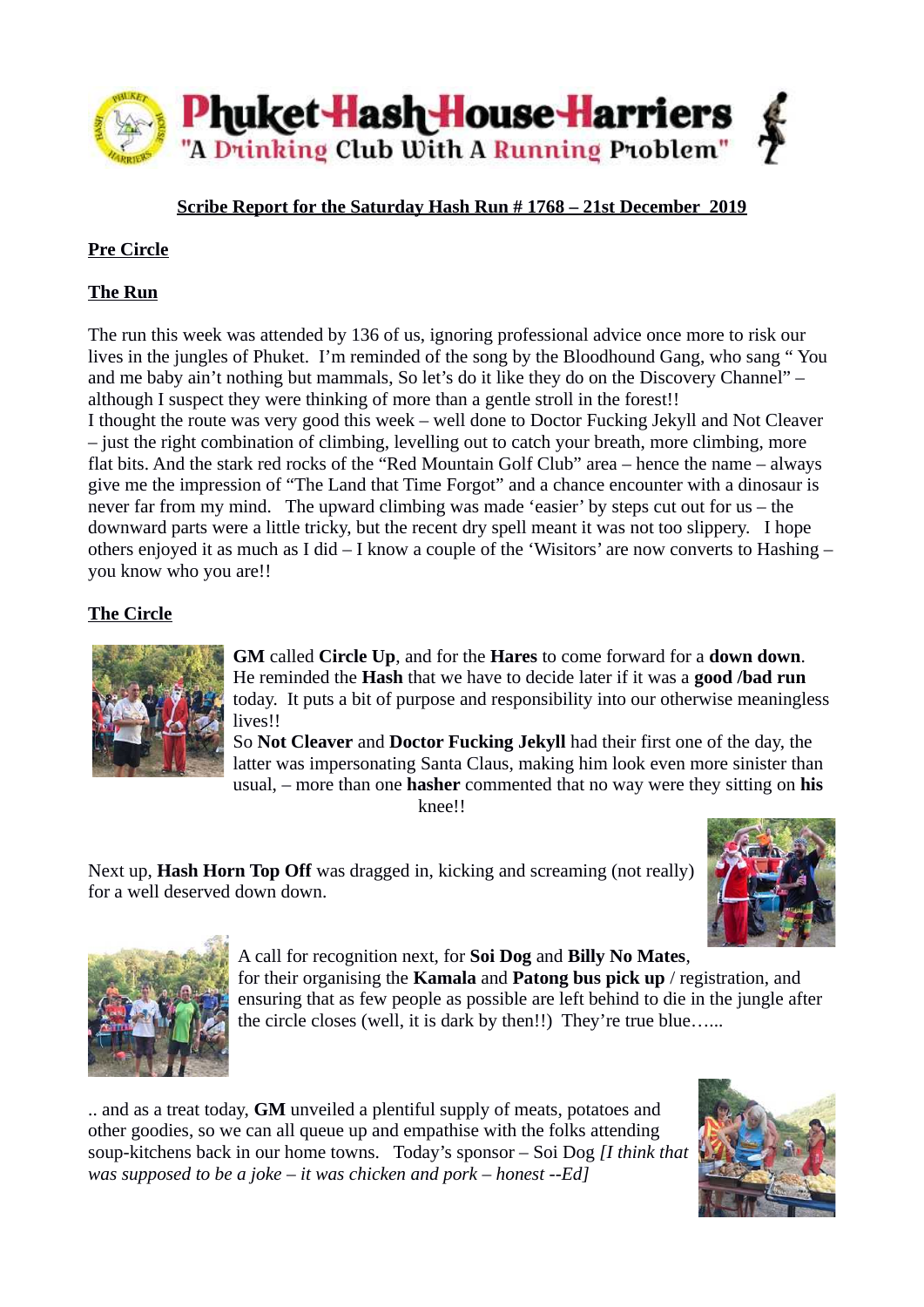**GM** asked for any **run offences**, and **Gorgeous you Wanker** brought in someone who had committed a C**ardinal Sin** (now there's a good **Hash name** for someone!! – and I know just the one!) by training for the **Hash** – stripped to the waist, and practising his running. Down down for him – let that be a lesson!!

**Fungus** then gave a complicated tale about himself, **Mister Fister** and **Manneken Pis** having a tumble on the run – but meanwhile, we were wondering why **Manneken Pis** was wearing a mini skirt and looking nervous – was something going on here??



**GM** told us that **Butt Plug** was worried today, ("shitting himself" was how **GM** eloquently phrased it) as the paper and **Hash Horn** were on board the bus from **Patong**, and might be late – he's true blue…..



**GM** called in **Not Cleaver**, who in turn brought **Doctor Fucking Jekyll, Pole Position, Barbie Doll, Late Arrival**, and told them off for getting paralytic last night, and making the paper-laying a slow process this morning!! The quietly spoken Brummie lad then also told us of a close encounter with a cobra that day.



**GM** called in our 3 gorgeous **Hash Flashes** to thank them for preserving the best **Hash** moments and views (and I don't mean **Manneken Piss**'s arse on the ice) for posterity. So **Tequila Slapper, Ya Ba and Tumble Dryer** – take a bow – they're true Blue…. (and **Humble Scribe**'s weekly tribute to the arts would not be the same without free access to their amazing photo library – thank you ladies!)



### **GM** called in **Mister Fister** to entertain us.

He called in **Always Wet, Gay Pigfucker, Fungus, Top Off** for a short quiz, where, unusually, they were timed – and more unusually – had to take a drink for a wrong (or no answer) *[that will never catch on – Ed]*

**Q:** Some months have 30 or 31 days, but how many have 28 days? **A:** They all do….down down

**Q:** If it takes 8 men 10 hours to build a wall, how long for 4 men? **A:** No need – it's already built!.. down down

**Q:** You enter a dark room with a match, an oil lamp, newspaper and some kindling –what do you light first? **A:** The match!!… down down

**Q:** An aircraft with 200 on board comes down, right on the border between USA and Mexico *[so it must be a Boeing 737 Max – right? – Ed (too soon?) ]*. Where do you bury the survivors? **A:** You don't bury the survivors! ... down down Well, that was fun? It was almost like an excuse to give people free drinks – wait a minute!! I think I am catching on to this **Hash** thing!!

He then proceeded to give us a perfect demonstration of the futility in rehearsing anything with a **Hash** member – if it was more than two minutes ago, then they have forgotten everything that you told them – a form of athletic amnesia [I know you like your 'alliterations' **Humble Scribe**, but I don't see a connection between 'athletic' and '**Hash** member' – Ed] Good point!!

He announced that he was waiting for money from a sale, and so was **really poor** nowadays. An uneasy silence followed, with **Mister Fister** muttering under his breath "I give **Jungle Balls** one job to do, and he cocks it up!!" **Jungle Balls** turns up and remembers his line "How Poor?" – and gets iced for his bad timing!!

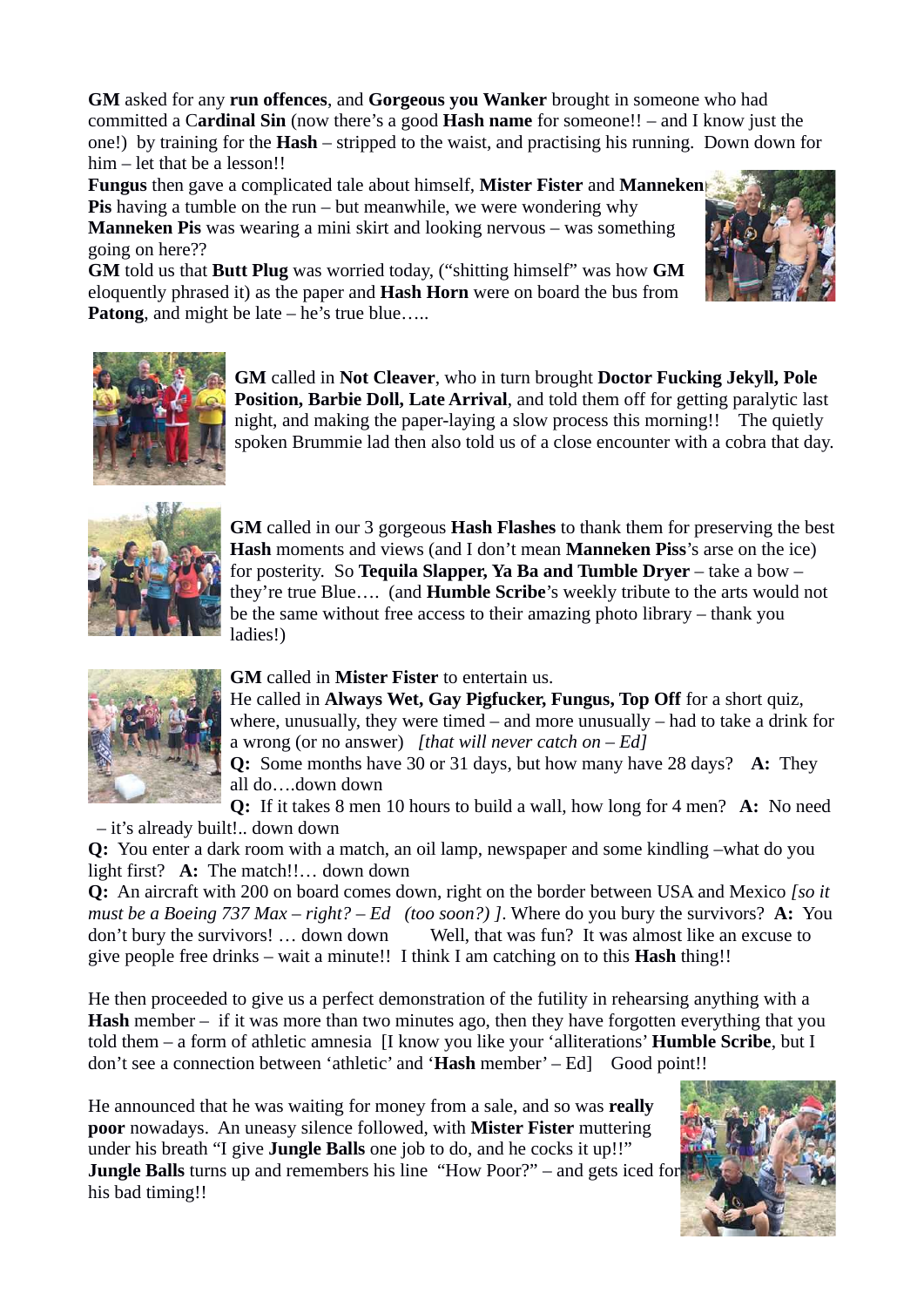**Mister Fister** recalled when he was poor ("How Poor?" shouts **Jungle Balls** from his icy sin bin – now over compensating!!) when he was poor, the only time he smelt good food was when a rich person farted. We were so poor "How Poor?" that we had to jerk off the dog to feed the cat ! (groans of disgust from the **circle**) So poor "How Poor?" that our mother breast fed us till we were 40 years old (more groans, shouts of "Dirty Bastard" some physically sick!)

He told **Jungle Balls** to go away, and put Father Christmas on the ice – maybe because he was missing his home environment? However, he insisted on doing it bare-bum style, drawing comments like "I just saw **Rudolph'**s nose!" Not a pretty sight!





**Mister Fister** continued "So poor" (How Poor?) and so cold, our dad used to suck a peppermint, and we would gather round his tongue. But now times have changed, and he has children of his own – time for **Oh Yeah** to send his kids in to run round **Santa** on the ice – at least an arm length away 'coz this **Santa** is not one you leave a mince pie out for!! And as he watched them unwrap their presents on Christmas day, he heard the following:-

But folks – no one expected this!! as into the circle trooped our very own collection of Chippendale Studs dressed in sarongs *[is that saright word for them? – Ed]* Then before our very eyes, they whipped them off, and serenaded us with that old romantic Christmas ballad :

(Chorus, all together) Santa Claus you cunt where's my fucking bike? I've unwrapped all this other junk There's nothing what I like

*(Chippendale 1 – Steve)* I wrote you a letter And I've come to see you twice You geriatric wanker Where's my fucking bike?

(Swing your partner, by the elbow)

*(Chippendale 2 – Manneken Pis)* If I wanted a pair of fucking shoes I would have fucking asked This cowboy suit and ping pong set You can stick right up your arse

*(Chorus, all together)* Santa Claus you etc.

*(Chippendale 3 – Rampit)* You went and mucked my order up It's enough to make me spew It's not just me that's pissed off My sister's pissed off too





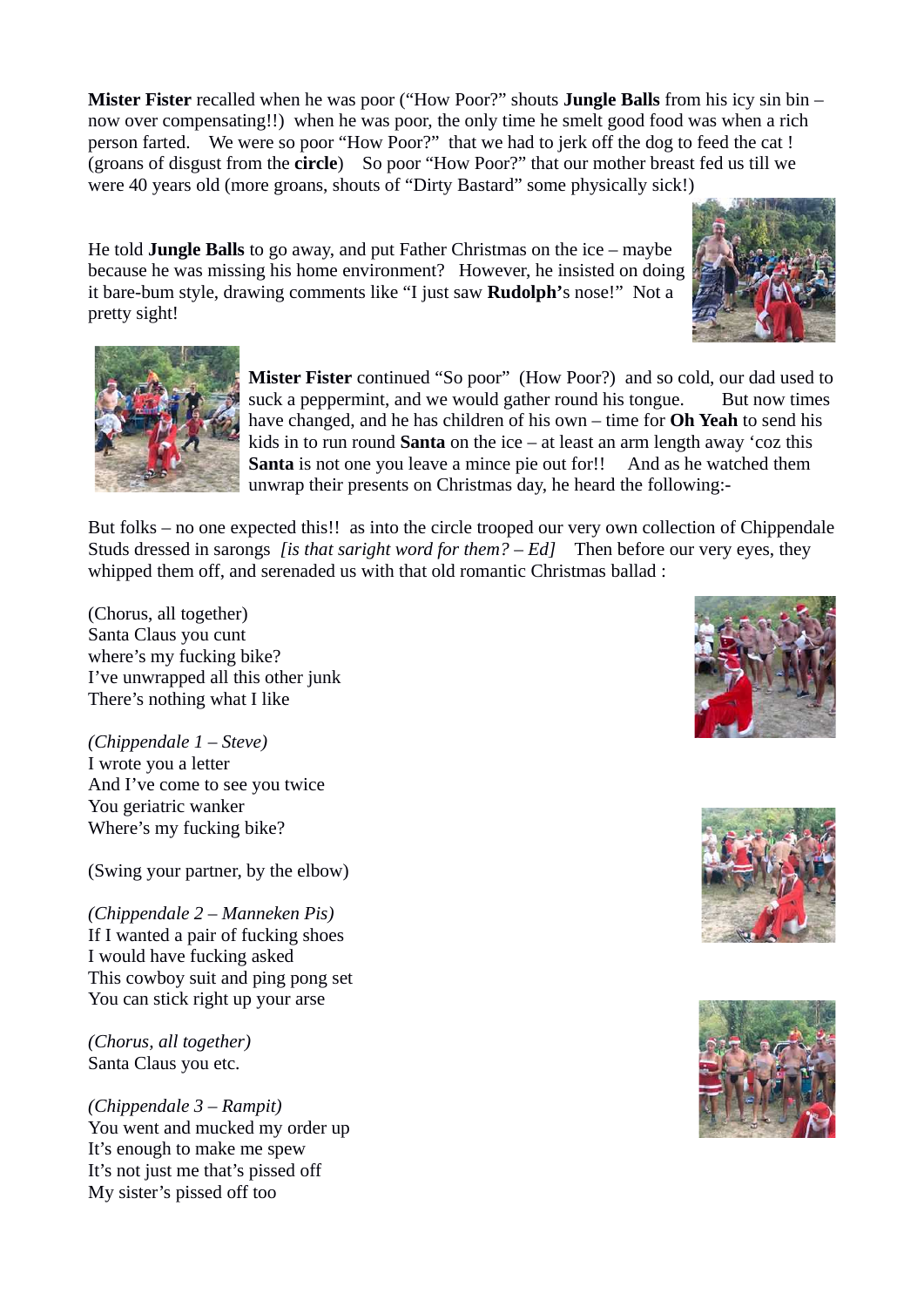#### (another swing of the elbows)

*(Lady Santa Deano)* Santa Claus you cunt Where's my fucking pram? You promised me you fucking cunt You know who I am

'Coz I'm the little girl You made sit right on your hand Never mind your "Ho Ho Ho" Where's my fucking pram?

*(Chorus – all together)* Santa Claus you etc.

*(Chippendale 3 – Secret Agent Dick Gobbler)* Next time I go to see him I'm going to punch him in the guts Set his fucking reindeer loose Kick Rudolph in the nuts

*(Chippendale 2)* Hey mums and dads just check his breath and watch his bloodshot eyes Don't listen to him boys and girls 'Coz he tells fucking lies

*(Chippendale 1)* He's a pisshead and a pervert He's not even fucking bright 'Coz that fucking wanker Forgot my fucking bike

*(Chorus – all together)* Hey Santa Claus you etc

I wrote you a fucking letter And I came to see you twice You geriatric wanker Forgot my fucking bike!

This drew thunderous applause from the **circle** – especially the L**ady Hashers** – who all had their cameras out, and had been capturing their own High Definition memories of this great performance.

**GM** called **Paper** into the circle for her **1,000 run** reward shirt, and the **Chippendales** formed a mini circle round her, and helped her change into her new shirt. (picture of **Paper** above after her traumatic experience!!)

**GM** gave down downs to **Paper**, and also to the **Chippendales** for their brave performance, and to Father Christmas for scaring the shit out of us ...they're true blue… down down …...and a big thanks to **Mister Fister** for his excellent **Steward's Spot**







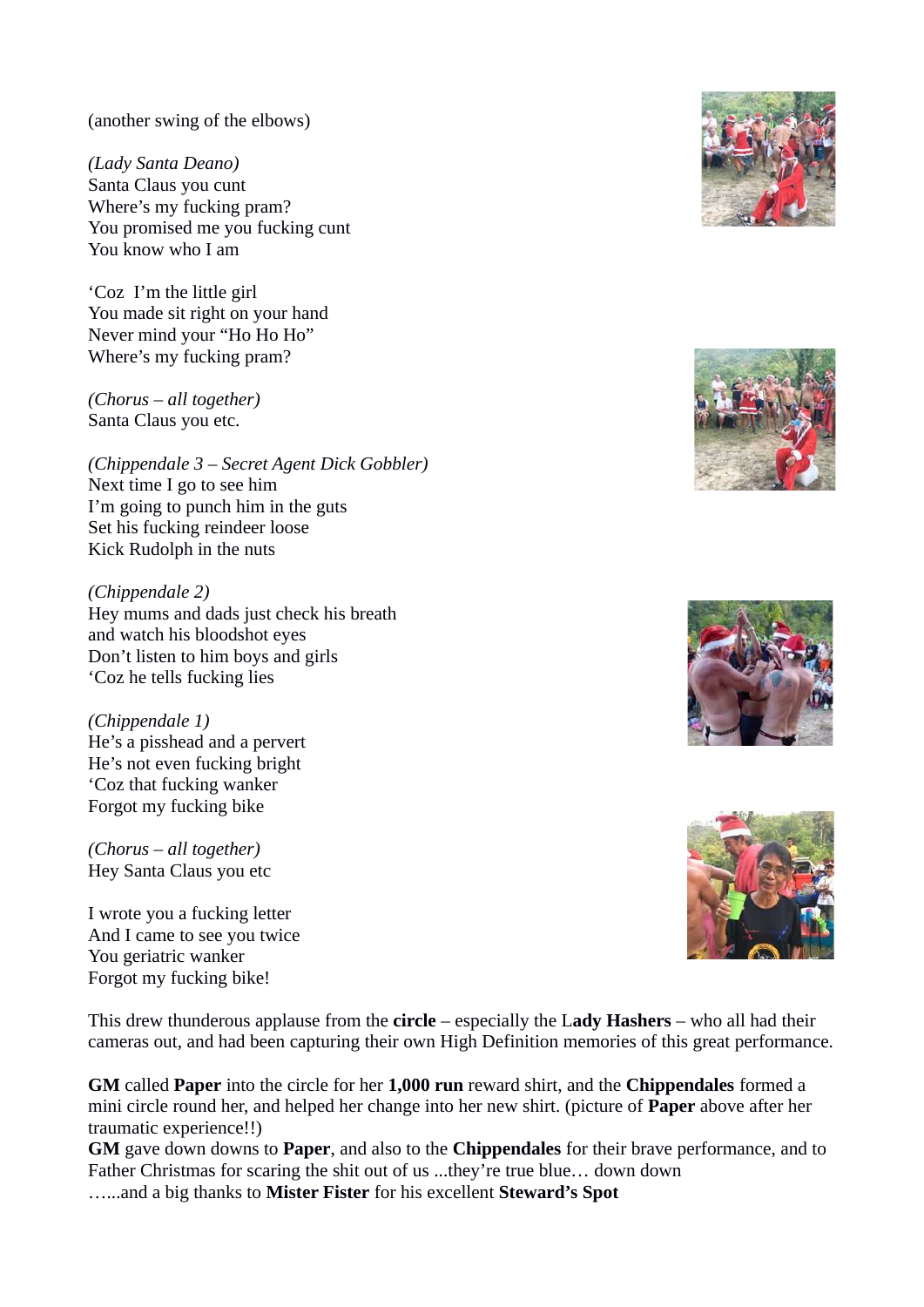**Mister Fister** then informed us of the problems encountered by **Oh Yeah** and **FA Cup** in designing a G-String big enough to keep **Dick Gobbler**'s immense testicles from public view.

This was too much information, so **Oh Yeah** and **FA Cup** got iced, and it all had a happy ending

– they're true blue ..down down





**GM** summoned **Fungus** and I**nvisible Man** to perform the '**Wirgin' Initiation ceremony** on some unsuspecting victims – **Danny, Naomi, and Spencer.** Some iced water, "Why were they born so beautiful" from the Hash Chorus, and they are no longer Virgins – they're true blue ...down down (Not sure if **Naomi** is still best friends with **Rooms to Let 50 Cents** for putting her through her soaking, but hey – time is a great healer, and welcome

to the **Phuket Hash Naomi**.

**Clitmas Pussy** and Drunk and Disorderly had their down downs and a chorus of "Happy Birthday you cunts" from the **Hash choir**.



**GM** called in the "**Wisiting Hashers**" **April May** from USA, **Bugle Boy** from Lion City, Singapore, and **Just Noel** from Tampa.



**Just Noel** asked us "what kind of pants does Mario wear?" Answer is denim denim denim. This was met with a mixed reaction, as singing the theme tune of the Underground Levels of Super Mario Brothers is a new one to most of the Hash – but hey – nice try **Just Noel** – and if you tell us who did your hair, we will get them back for you !! BTW – love the tatts *[is that as trendy as you get Humble Scribe? – Ed]* OK, OK, I'm trying!



Bugle Boy recounted when he was in a strange bar in town  $-$  just him and the barman! Watching tv, and he hears a voice saying "nice shoes". He looked around, barman doing the dishes, saw no-one! Few minutes later a voice says "nice pants" So he says to the barman "Hey, are you throwing your voice?" Barman says "I'm just trying to get through the day – leave me alone". OK, then after another couple of minutes the voice says "wonderful tie". He shouted at the barman "what the hell is going on here? I'm just drinking a beer

minding my own business, and this voice says nice shoes, nice pants and wonderful tie – what's going on?" Barman replies "Oh it's the peanuts – they're complimentary!"

Not bad – cries of ice ice ice from the Hash – and so it was done

Here's to the visiting Hashers – they're true blue ..down down down